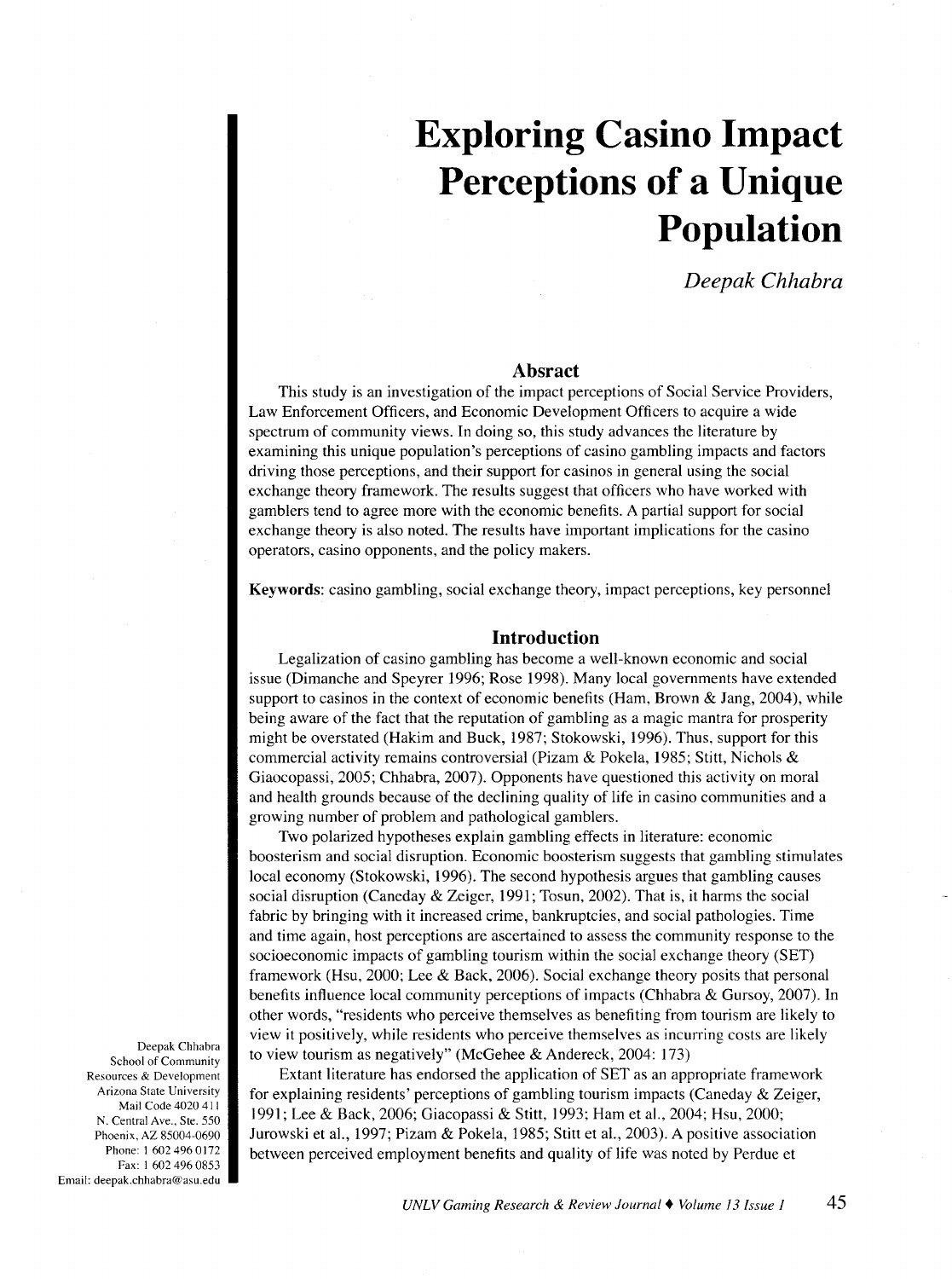al. (1999). Likewise, Roehl found a correlation between positive perceptions and employment benefits. Lee & Back (2006) confirmed the existence of SET by showing a positive and significant association between favorable perceptions and local resident's support for casino development in South Korea. Economic benefits were reported to be the most significant predictors of resident support levels. Caneday & Zeiger (1991) reported significant association between local residents' positive perceptions of social and economic impacts, especially within the context of receiving personal benefits and overall support for casino operations.

Conversely, literature shows that lack of benefit perceptions has generated less support (Pizam & Pokela, 1985). Ham et al. (2004) reported local residents' lack of support based on the perception that no employment benefits were generated by the casino industry. This view was confirmed by Giacopassi & Stitt (1993). Evidently, all the aforementioned studies have focused on the local residents as their population of study.

Despite the abundant literature on impact perceptions and SET, very few studies have focused on the perspectives of community leaders and others (referred to as key personnel in this study) who, through the nature of their work, are directly or indirectly involved with the gambling industry. According to Giacopassi, Nichols & Stitt, "an area of opinion research that has been neglected is the study of individuals who work in areas thought to be affected by casino gaming. As a result of their work, they may be better informed than the average citizen" (1999: 125). Hence their views are important. Giacopassi et al. defined them as "community leaders (such as mayors, members of the city council, leading members of the business community) and other who work in areas (such as banking, law enforcement, and social services) which provide an insight into the positive and negative effects that casinos have on communities" (1999: 123).

Social issues within gaming communities have been reported by several studies and most of them fall within the realm of Social Service Provider's list of tasks. For instance Long (1996) noted that an ongoing demand exists for child protection, marriage counseling, and other social service programs in gaming communities. This view was confirmed later by Giacopassi, Nichols & Stitt (1999). The authors reported an increase in the social worker case loads in casino communities. Giacopassi et al. ( 1999) also found that casinos accentuated family and finance problems and Gambling Treatment Agencies often refer the problem/pathological gamblers to social service providers (SSPs) and economic development officers (EDOs) to obtain assistance and suggestions for better management of personal life and financial situations. Another study focusing on social services was conducted by Hsu ( 1999). The author reported reduced need for social services in some of the casino communities in the State of Iowa. Fristch, Caeti & Taylor (1999) concentrating on law enforcement officers (LEOs) suggested focused patrolling was needed in casino zones. However, interviews with LEOs reported mixed results. Decrease in criminal activity was reported in some casino zones while the exact opposite, increase in crime, was noted in other gaming areas. In sum, the authors concluded that ongoing feedback from LEOs is important to ascertain extent of criminal activity in casino zones.

Janes & Collison (2003) examined community leader perceptions of the social and economic impacts of Indian Gaming over a five year period. Community leaders included Director of Social Services, Police Chief, Executive Director of Economic Development, and Director of Public Safety. While observations of substantial economic gains in terms of taxes, employment opportunities, wages and property values were reported, community leaders also reported increasing challenges to the community, infrastructure, social, and child neglect issues over the year period. Overall, the respondents argued that despite negative impacts, community quality of life had become better. Favorable support for casino operations was thus noted.

The results of the Giacopassi et al. study indicated that 59% of the interviewed respondents supported the existing casinos and believed that they had a positive effect on the local economy. However, the authors observed that these responses varied by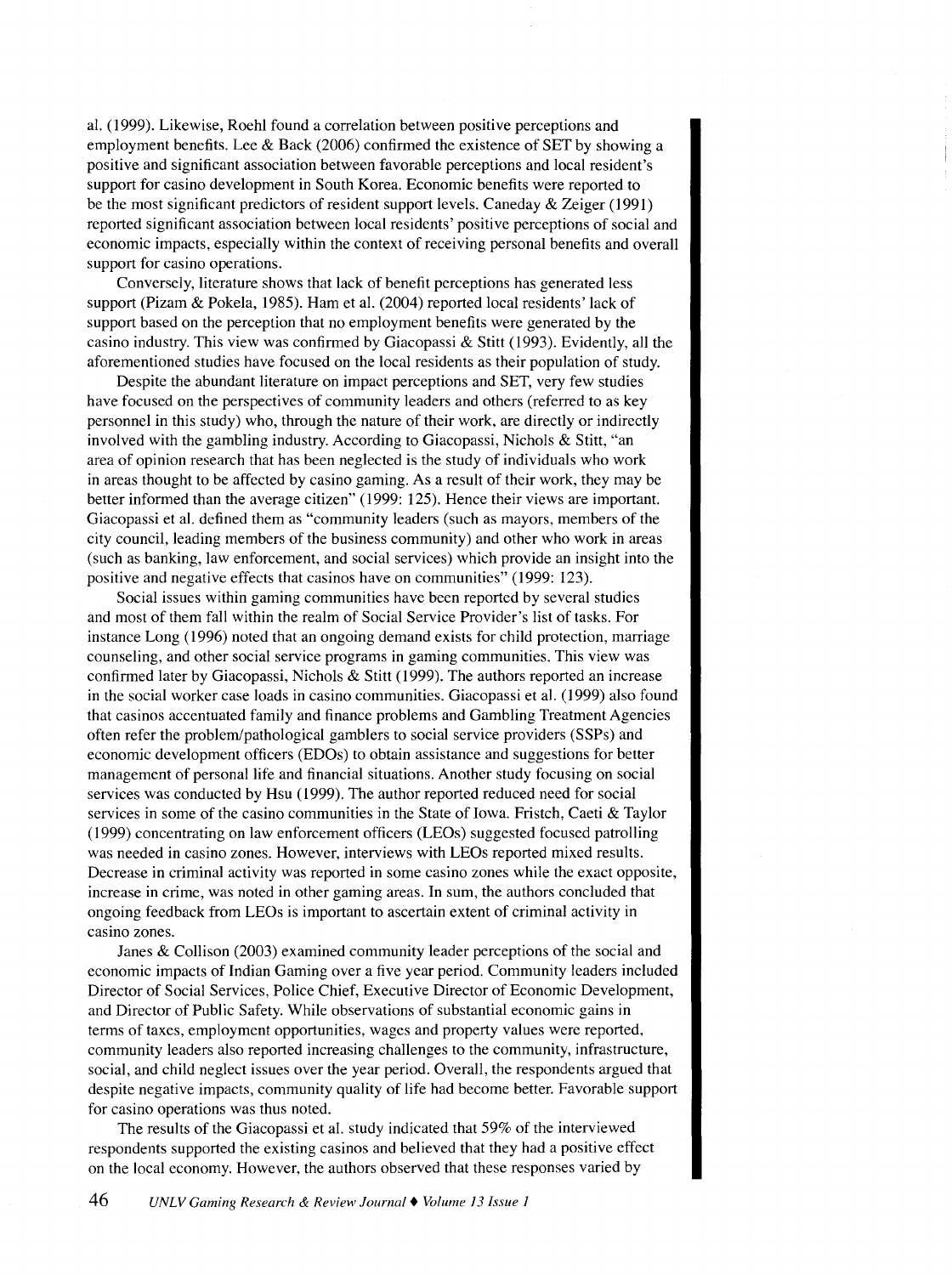#### *Exploring Casino Impact Perceptions of a Unique Population*

community and the specific position held by the respondent in the community. Although a few studies have explored the opinions of community leaders and other key personnel, more research is required to understand these groups. As mentioned earlier, key personnel operating in casino communities can also be, for instance, treatment officers from gambling treatment programs that deal with problem or pathological gamblers on a regular basis. They can also be law enforcement officers who deal with traffic issues or crime related incidents as a result of tourists to the casino regions. Likewise, economic development officers are part of the decision making body to determine best how tax revenue generated by casinos can serve the economic needs or uplift. By examining this unique population's perceptions of casino gambling impacts and factors driving those perceptions, and their support using the social exchange theory framework, this study fills an important lacuna in gambling research (Giacopassi et al., 1999). Collectively, leaders and key personnel may present a broader spectrum of community views. In summary, this study endeavors to answer the following research questions:

- 1) What are the perceptions of the key personnel regarding positive and negative impacts of casino gambling in Iowa?
- 2) Do these perceptions influence support for the casinos?
- 3) Can the social exchange theory be applied to this unique population? In other words, are the SSPs, LEOs, and EDOs more likely to support and have favorable perceptions of casino gambling when they believe the perceived benefits exceed the perceived costs?

# **Methodology**

A modified version of the impact scale proposed by Perdue, Kang  $&$  Long (1999), was used by this study to explore perceptions of key personnel in counties housing the 17 casinos of Iowa (including 2 racetracks). The Perdue et al. scale was based on two sources: 1) a review of tourism impact and perceived quality of life literature and 2) focus group interviews with casino industry executives and casino community residents. The results obtained were submitted to a panel of experts. These included local government officials, casino operators and research colleagues. Reliability of the final list was confirmed by alpha values of over .70. Additionally, the Perdue et al. scale has been used extensively in gambling impact literature and has provided a platform for studies focusing on local impact perceptions (Lee, Kim & King, 2003; Stitt, Nichols & Giacopassi, 2005).

Perdue et al.  $(1999)$  scale was initially tested on a small sample  $(10)$  of the key personnel population in Black Hawk and Linn counties of Iowa for clarity and to identify any omitted items associated with gambling impacts. The preliminary respondent breakdown was as follows: 2 SSP, 2 LEO, and 1 EDP each from the aforementioned counties. Based on respondent comments, the perception scale was reworded. For instance, the initial item "casino has attracted more investment into my community" was amended to "there has been more investment into my community." "Improving public facilities for visitors use is a waste of taxpayer's money" was changed to "local taxpayers' money has been wasted to improve public facilities for casino visitors." "Casino existence has increased the level of traffic congestion" was modified as "there is more traffic congestion" and "I personally receive economic benefits from gambling e.g., income, employment, lower property taxes" was changed to "I personally receive economic benefits from gambling, such as employment, gambling winnings, or because family members who benefited helped me out."

The mean values of different items are presented in Table 1. All impact items were measured on a five point Likert scale with  $1 =$  "strongly disagree" and  $5 =$  "strongly" agree." A personal benefit item "I personally receive economic benefits from gambling, such as employment, gambling winnings, or because family members who benefited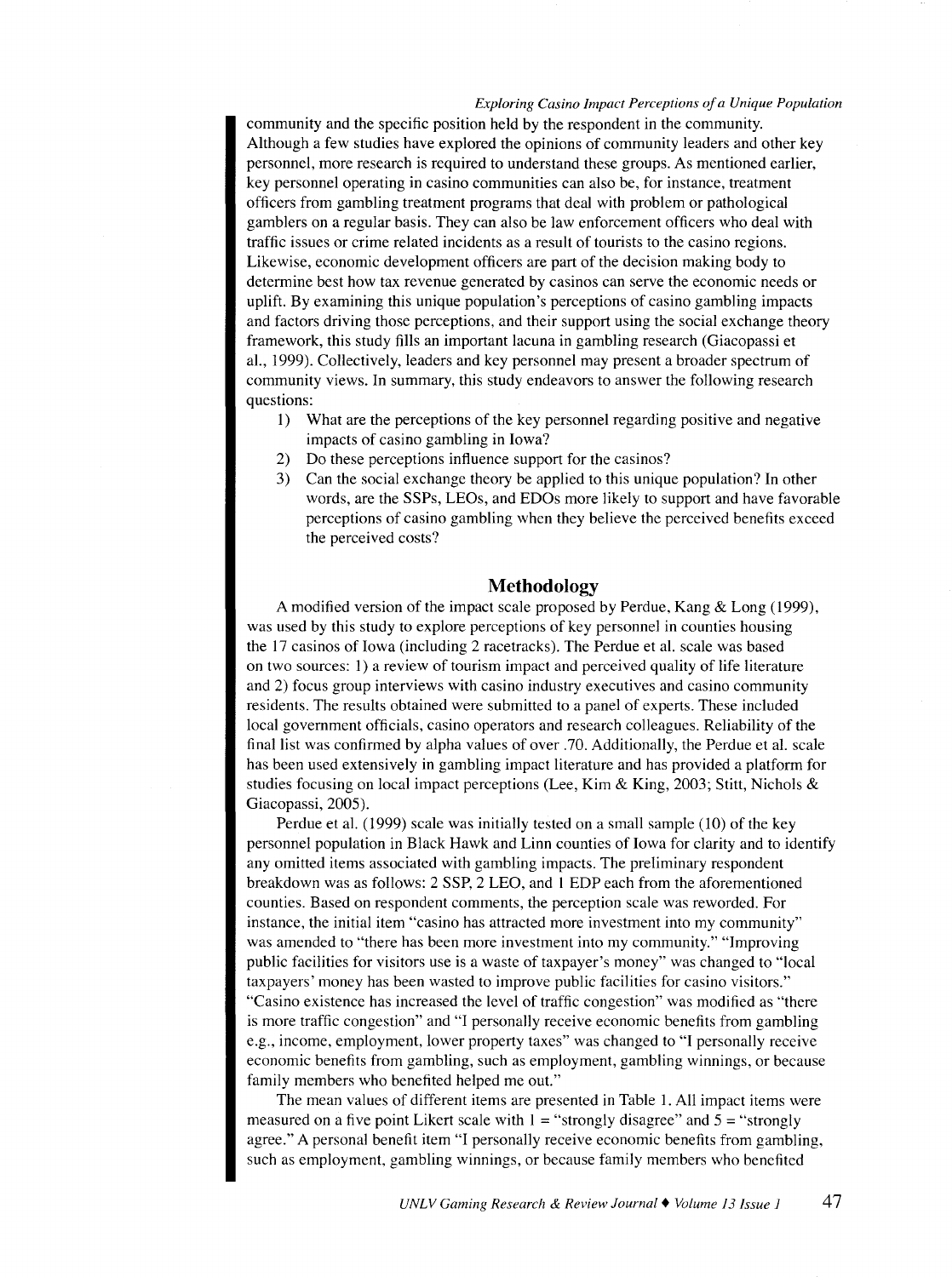helped me out" was included. At the empirical level, many studies have suggested that personal factors such as employment and winnings predict local community's attitudes (Belisle & Hoy, 1980; Long, Perdue & Allen, I990; Ross, I992)

In addition to the impact scale, information was elicited on the following: years in current position, if worked directly with gamblers, regulators or operators, and whether in personal favor of having a casino in their county. According to Rose ( I998), these factors have a high likelihood of influencing impact perceptions of key personnel.

The final survey was conducted over the telephone by the Center of Social Behavioral Research (University of Northern Iowa). Because impact perceptions had to be rated on a predetermined Likert scale, there was less likelihood of interviewee subjectivity and bias. Nevertheless, the interviewees were trained and asked not to offer too many explanations for each item and stick to the standardized introduction and purpose of the survey. Additionally, the survey contained a few open ended questions (Does the casino have a positive or negative impact on the quality of life? What are some of the positive and negative impacts you have observed?) to address omission bias in case the scale did not prove to be inclusive of region-specific factors. The data from the open ended questions were content analyzed. Paisley (1969:I33) described content analysis as "a phase of information-processing in which communications content is transformed, through objective and systematic application of categorization rules, into data that can be summarized and compared." Three distinguishing characteristics of content analysis (objectivity, systematization, and quantification) were used (Kassarjian, I977). Two raters (university students) were employed to confirm inter-rater reliability.

A total of 135 usable surveys were obtained. Data were gathered from a total of 8 to IO key personnel (a mix of Social Service Providers, Law Enforcement Officers, and Economic Development Officers) from each of the seventeen casino counties. Lists for each category were gleaned from the Iowa Department of Education website, Social Services website of different counties, referrals by the staff of gambling treatment agencies, Iowa Economic Development Association, Chamber of Commerce, Iowa Department Public Safety and local police offices. Approximately, 78 SSPs, 58 LEOs, and 48 EDOs were contacted over the telephone. The response rate was 64%, 69%, and 66% for the SSPs, LEOs, and EDOs respectively. A further breakdown per casino county showed that the number of respondents interviewed per county ranged from 3 to 5.

While univariate analysis provided descriptive statistics, confirmatory factor analysis (CFA) was performed to verify scale dimensionality. Chi squared values and RMSEA values ranging from 10.87 to 18.42 and .07 to .10 confirmed positive and significant loadings of most of the items on the following impact constructs: economic benefit, economic cost, social benefit, and social cost. One-way ANOVA tests were conducted to determine differences in perceptions between economic development officers, social service providers, and law enforcement officers. Next, influence of other factors on perceptions was explored using OLS multiple regression models. The following were used as dummy variables: worked with gamblers, with yes  $=1$  and no= 0; personally favor casinos, with yes=1 and no=0; social service providers (SSP) versus the others, with  $SSP=1$  and others  $=0$ ; Law Enforcement Officers (LEO) versus the others, with LEO =1 and others =0; and Economic Development Officers (EDO) versus the others, with EDO=1 and others =0. All independent variables were tested for multicollinearity. Tolerance statistic was used to examine the correlation matrix of predictor variables. Finally, SET was examined between different key personnel groups and across the total key personnel population. The casino support variable was gleaned from two Likert scale items (measured on a scale of 1 to 5 with  $1 =$  "strongly disagree" and  $5 =$  "strongly agree") stating "casino gambling has contributed positively to my community and "casino gambling is a positive leisure activity." Earlier studies have used similar descriptions of the support variable (Caneday & Zeiger, I99I; Perdue et al., I999).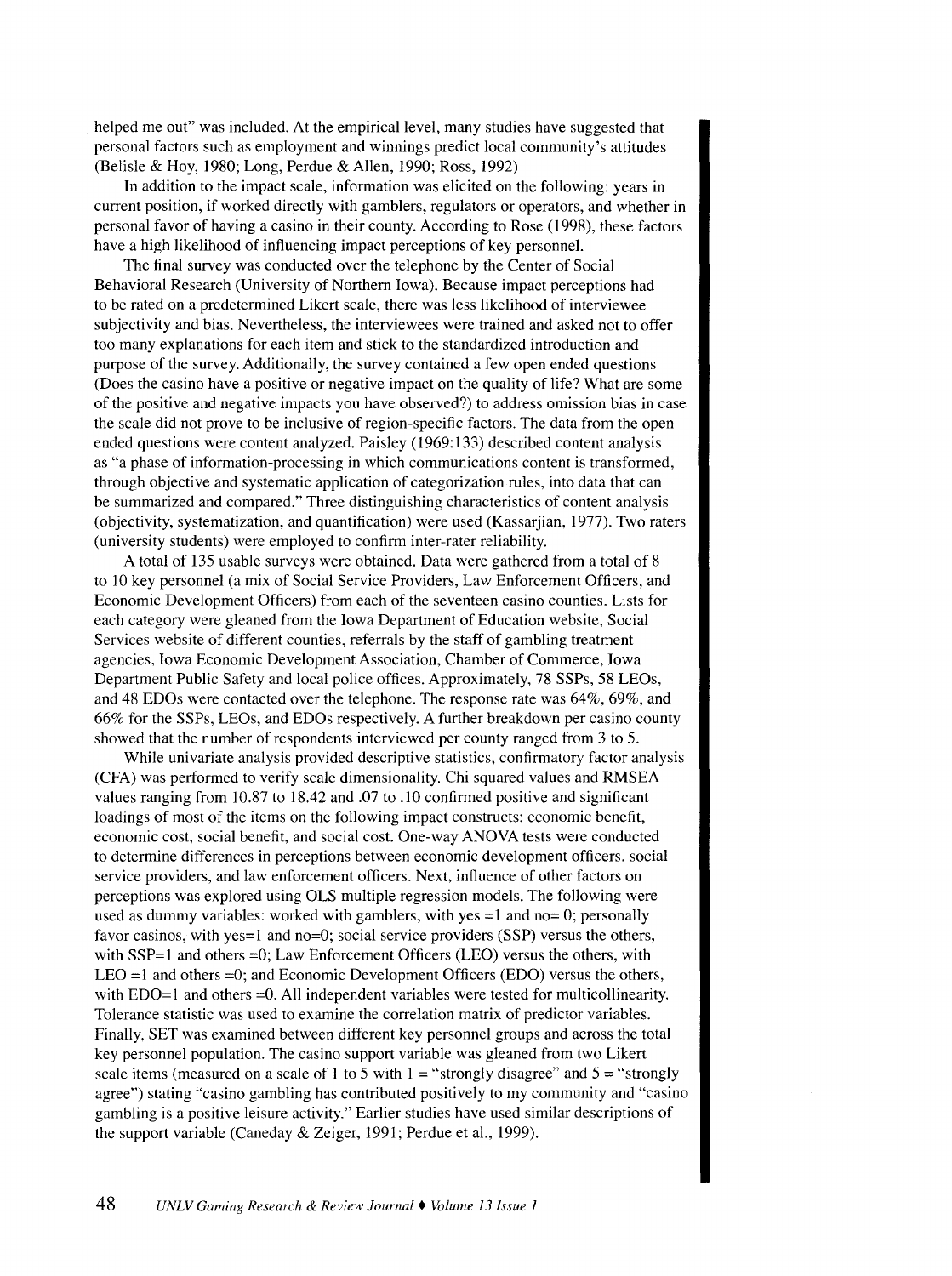#### *Exploring Casino Impact Perceptions of a Unique Population*  **Findings**

Descriptive statistics reveal that 57.1% of all respondents were males. Average age was 47 years. Approximately 34.5% had worked with gamblers before. Based on the open-ended answers, the association with gamblers appears to be in the capacity of dealing with their social problems such as family quarrels, missing work or problem gambling behavior or advising them on finances and budgeting. Information was not clear regarding the capacity in which law enforcement officers had worked with gamblers. Violation of traffic rules or alcoholism could be possible reasons. Approximately, 31% had worked with casino operators and 18.5% had worked with casino regulators. It was interesting to note that 67.3% of all respondents were personally in favor of having a casino in their county.

The descriptive statistics of the responses to the perception items are presented in Table 1. As the table demonstrates, statistically significant differences were noted between different groups based on social benefit and social cost domains. That means the LEOs, SSPs, and the EDPs differed from each other on overall social benefits and social costs incurred by the local communities as a result of existing casino operations. LEOs gave higher ratings to social benefit in comparison with the others and they also agreed the most on social costs. It was interesting to note that the SSPs gave the lowest rating to social impacts (both benefits and costs). It appears that the LEOs deal more with social issues than the rest while at the same time they are also observant of positive impacts on the casino communities. No differences were noted on perceptions associated with economic benefits and costs. Close to neutral rating was given to personal benefits by LEOs and EDPs, whereas the SSPs were more inclined to disagree on this item. However, these differences were not statistically significant. Furthermore, the response to the openended question on whether the casino had a positive or negative impact on the quality of life in the county where they work was mixed. Some of the answers were (individual comments are separated by semicolons): At my end, we provide financial resources, that are beneficial, but I wonder how many lives gambling ruins, if it is one life, it is not worth it; Provides things that would not normally be provided on their own; Dollars to city government, have attracted more retail businesses; Positives outweigh the negatives; Negatives outweigh the positives.

|                                | <b>Social Service</b> | Law Enforce. | Economic          | F Value              |
|--------------------------------|-----------------------|--------------|-------------------|----------------------|
|                                | Providers<br>Officers |              | Develop. Officers |                      |
| <b>Economic Benefits</b>       |                       |              |                   | 1.968                |
| Increased employment           | 4.02                  | 4.36         | 4.23              |                      |
| opportunities                  |                       |              |                   |                      |
| Increase in real estate prices | 3.03                  | 3.19         | 2.79              |                      |
| More investment in the         | 3.59                  | 3.94         | 3.68              |                      |
| community                      |                       |              |                   |                      |
| <b>Economic Costs</b>          |                       |              |                   | 1.194                |
| Increased price of goods &     | 2.24                  | 2.06         | $\overline{2.25}$ |                      |
| services                       |                       |              |                   |                      |
| Waste of taxpayers' money      | 2.29                  | 1.64         | 2.18              |                      |
| on facilities for casino       |                       |              |                   |                      |
| visitors                       |                       |              |                   |                      |
| Negative effect on area        | 2.37                  | 2.33         | 2.19              |                      |
| businesses                     |                       |              |                   |                      |
| <b>Social Benefits</b>         | 3.08                  | 3.50         | 3.31              | $5.307^{\circ}$      |
| More opportunities to meet     | 3.16                  | 3.66         | 3.46              |                      |
| different people               |                       |              |                   |                      |
| More opportunities to learn    | 2.79                  | 2.91         | 2.93              |                      |
| about different cultures       |                       |              |                   |                      |
| Increased quality of           | 3.52                  | 3.68         | 3.82              |                      |
| recreation opportunities       |                       |              |                   |                      |
| Increase in local pride        | 2.95                  | 3.09         | 3.63              |                      |
| <b>Social costs</b>            | 2.41                  | 2.78         | 2.70              | $4.054$ <sup>b</sup> |
| More family quarrels in my     | 3.17                  | 3.00         | 3.00              |                      |
| community                      |                       |              |                   |                      |
| Frequent losing or quitting    | 2.36                  | 2.42         | 2.31              |                      |
| of iobs                        |                       |              |                   |                      |
| Local residents borrow         | 3.40                  | 3.26         | 3.27              |                      |
| money to gamble                |                       |              |                   |                      |
| Alcohol abuse has increased    | 2.70                  | 2.54         | 2.30              |                      |
| Divorces have resulted         | 2.52                  | 2.75         | 2.44              |                      |
| Bankruptcies have increased    | 3.29                  | 3.40         | 3,24              |                      |
| Support                        |                       |              |                   | 1.754                |
| Casino gambling is a           | 3.04                  | 2.82         | 3.39              |                      |
| positive leisure activity      |                       |              |                   |                      |
| Casinos have made positive     | 3.55                  | 3.76         | 3.82              |                      |
| contributions overall          |                       |              |                   |                      |
| <b>Personal Benefits</b>       | 2.47                  | 2.81         | 2.82              | 1.238                |

#### Table **1:** Determining Differences **in** Perceptions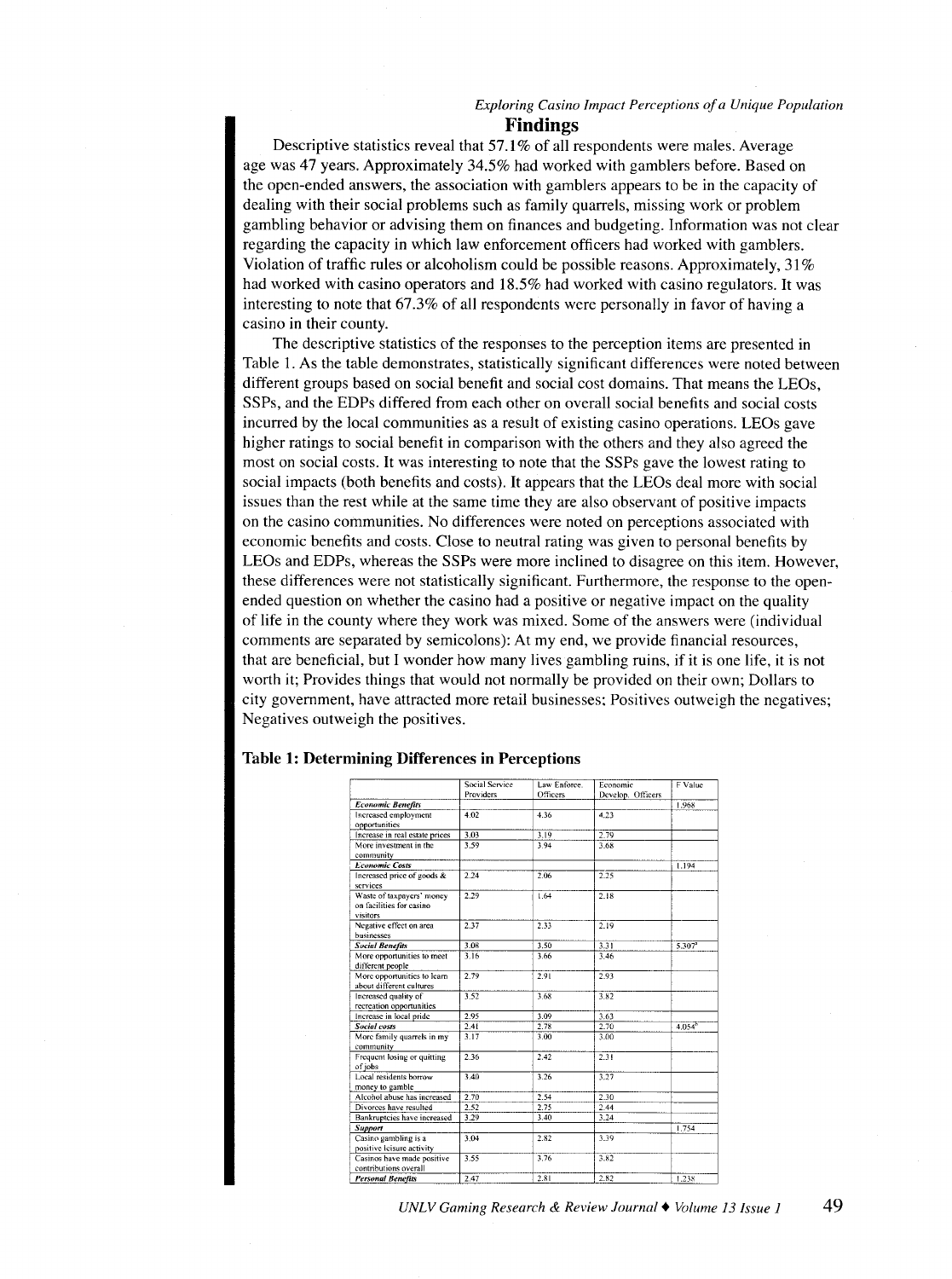For the question designed to ascertain whether the respondents thought that the impact of the closest casino had been limited to the immediate county or it had impacted a wider area, most of the answers were split. In response to the question on some of the perceived positive impacts, many mentioned charitable contributions, economic growth in general, more hotels, drawing card for tourism, employment opportunities, donations, better infrastructure, and redevelopment of the riverfront. In response to the question on negative impacts, many answers commented on the increase in the crime rate, bankruptcies, negative mental health, increase in financial crimes, grocery money going to gambling, ugly on riverfront, betting house payments, domestic abuse, family fights, shoplifting, traffic congestion, public intoxication, money problems for people who cannot pay their bills or control their addiction, not a lot of extra shoppers in town, and alcohol and drug abuse.

Many answers to the question on additional costs in the county resulting from casino gambling mentioned were methamphetamine use, business leakage of dollars, emergency services, public safety, increase in the civil legal and criminal justice systems, prosecution costs, the toll taken on schools, not good for families, loss of farms, and high property taxes. However, several respondents also thought that there were few costs and that budget problems were minimal.

Finally, the respondents were asked to provide comments about the impacts of casinos in Iowa. Some of the answers were as follows: Not enough programs to deal with problems; A real attraction to the elderly on fixed incomes; Casinos are not economic development, they just move the money around but do not create wealth; More recreation opportunities, abundance of people; No idea where the rest of the casino money is, not in favor of expansion; Students not able to have food because parents gamble the money away; Just one more choice for tourism and entertainment; Do not think the disabled people who get tax dollars should be allowed to gamble their money away; Large impact on community betterment; Legislature should not have arbitrarily passed the law for table gaming at Prairie Meadows without a public vote; Less disruption and crime due to casinos than we originally thought; The dilemma of adding casinos is whether the community will derive the advantages they perceive they will.

Next, four OLS multiple regression models were used to identify predictors of perception dynamism. All groups were combined for further analyses. Since several studies have indicated correlation between various types of impacts (Chhabra & Gursoy 2007), all impact domains were included As Table 2 reveals, all except the economic cost model, were statistically significant. Additionally, the SSP dummy variable was removed from analysis because of multicollinearity issues. With regard to the economic benefit model, all key personnel who worked directly with the gamblers agreed that economic benefits of casino operations facilitated employment, better investment, and increase in real estate prices. This was observed in the presence of intervention factors such as (in other words, controlling for) years in service, personal benefits, personal approval of the casino, gender and age. No differences were noted between the key personnel groups on economic benefits. In regard to social benefits, the officers differed from each other and also those who personally favored casinos were in more disagreement with the benefits such as providing more opportunities for recreation and to meet different people and understand other cultures. EDOs disagreed more on social benefits. On the social cost model, those who personally favored casinos were in more agreement with the social costs while controlling for other variables. No differences in perceptions on social costs were observed among the different key personnel groups. It was interesting to note that both age and gender failed to exert a significant influence on perceptions.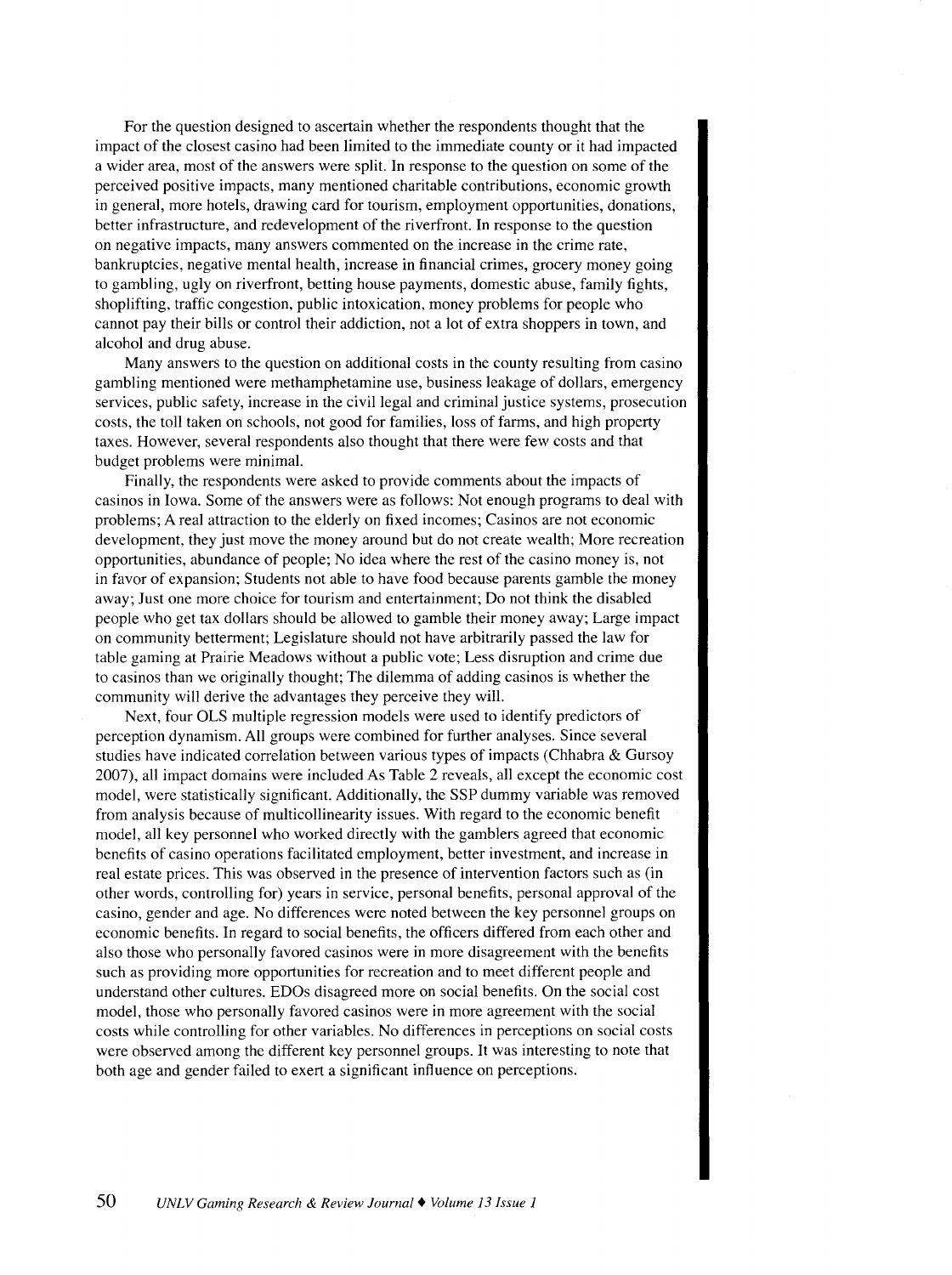|                                             | Economic        | Economic        | <b>Social Benefits</b> | <b>Social Costs</b> |
|---------------------------------------------|-----------------|-----------------|------------------------|---------------------|
|                                             | <b>Benefits</b> | Costs           | $B/t$ value            | $B/t$ value         |
|                                             | B/t value       | B/t value       |                        |                     |
| Received personal benefits                  | .109/1.799      | $-0.01 / 0.030$ | .092/1.811             | $-027/0.536$        |
| Personally favor casinos                    | $-.089/-.879$   | .119/1.454      | $-191/-2.262^b$        | $.237/2.743^a$      |
| Worked directly with gamblers               | $.319/2.323^b$  | $-126/1.154$    | .176/1.536             | $-.049/-0425$       |
| Years in this position                      | .009/1.050      | .006 / .055     | .007/1.070             | $-.006/-0.799$      |
| Age                                         | .014/.315       | .029/.322       | .032/.213              | .043/0.256          |
| Gender                                      | $-062/-027$     | .071/.604       | .196/1.625             | .053/0.423          |
| Economic development officers<br>vs. others | $-.202/-1.146$  | .073/0.517      | $-400/-2.745^{\circ}$  | .195/1.320          |
| Law enforcement officers vs.<br>others      | .117/.695       | .058/.432       | $-0.254/-1.822$        | $-.092/-0.638$      |
| F value                                     | $2.445^{b}$     | .788            | $4.149^{a}$            | $2.619^{b}$         |
| R squared                                   | .160            | .059            | .242                   | .172                |

*Exploring Casino Impact Perceptions of a Unique Population*  Table 2: Determining Influences on Perceptions

*a: significant at p=.OOJ* 

*b: significant at p= .OJ* 

Finally, Table 3 presents the influence of perceptions on SET while controlling for other factors. Only economic benefits and social costs exerted a statistically significant influence on support across all groups while controlling for other impact perceptions, work related factors, personal benefits, and personal liking for the casino industry in addition to age and gender. In other words, those who agreed with economic benefits tended to offer more support for the existing casinos and those who agreed more with the social costs were less likely to support the gambling industry. No between-group differences in levels of support were noted. Other variables such as personal benefits, working directly with gamblers, years in service and age and gender failed to demonstrate statistically significant effects on support. Thus the results suggested a partial support for SET, even in the presence of other interventions, among this unique group of respondents.

## Table 3: Testing SET Theory (Influence of Perceptions on Support)

| Independent Variable                     | Parameter | t Value     |
|------------------------------------------|-----------|-------------|
| Age                                      | .008      | .412        |
| Gender                                   | .104      | .626        |
| Received personal benefits               | .006      | .088        |
| Personally favor casinos                 | .034      | .285        |
| Worked directly with gamblers            | $-208$    | $-1.326$    |
| Years in this position                   | $-.013$   | $-1.434$    |
| <b>Economic Benefits</b>                 | .309      | $2.298^{b}$ |
| <b>Economic Costs</b>                    | $-162$    | $-1.092$    |
| Social Benefits                          | .276      | 1.775       |
| <b>Social Costs</b>                      | $-.349$   | $-2.396^b$  |
| Personal Benefits                        | .006      | .088        |
| Law Enforcement Officers vs. others      | .050      | .261        |
| Economic Development Officers vs. others | .034      | .170        |
| F Value                                  | $3.223^a$ |             |
| R Sauared                                | .307      |             |

*a: significant at p=.OOJ* 

*b: significant at p= .OJ* 

# Conclusion And Implications

Literature exploring the perceptions of key personnel in casino counties is still sparse. It is imperative to explore their support in the context of benefit/cost dichotomies. This study provides a useful insight into the perceptions of a less researched population group.

With regard to benefit and cost perceptions, all viewed economic and social benefits such as employment, investment, and opportunities to learn and interact with other cultures positively. Similar views were reported by Janes & Collison (2003) and Giacopassi et al. (1999). Among the social cost items of concern were borrowing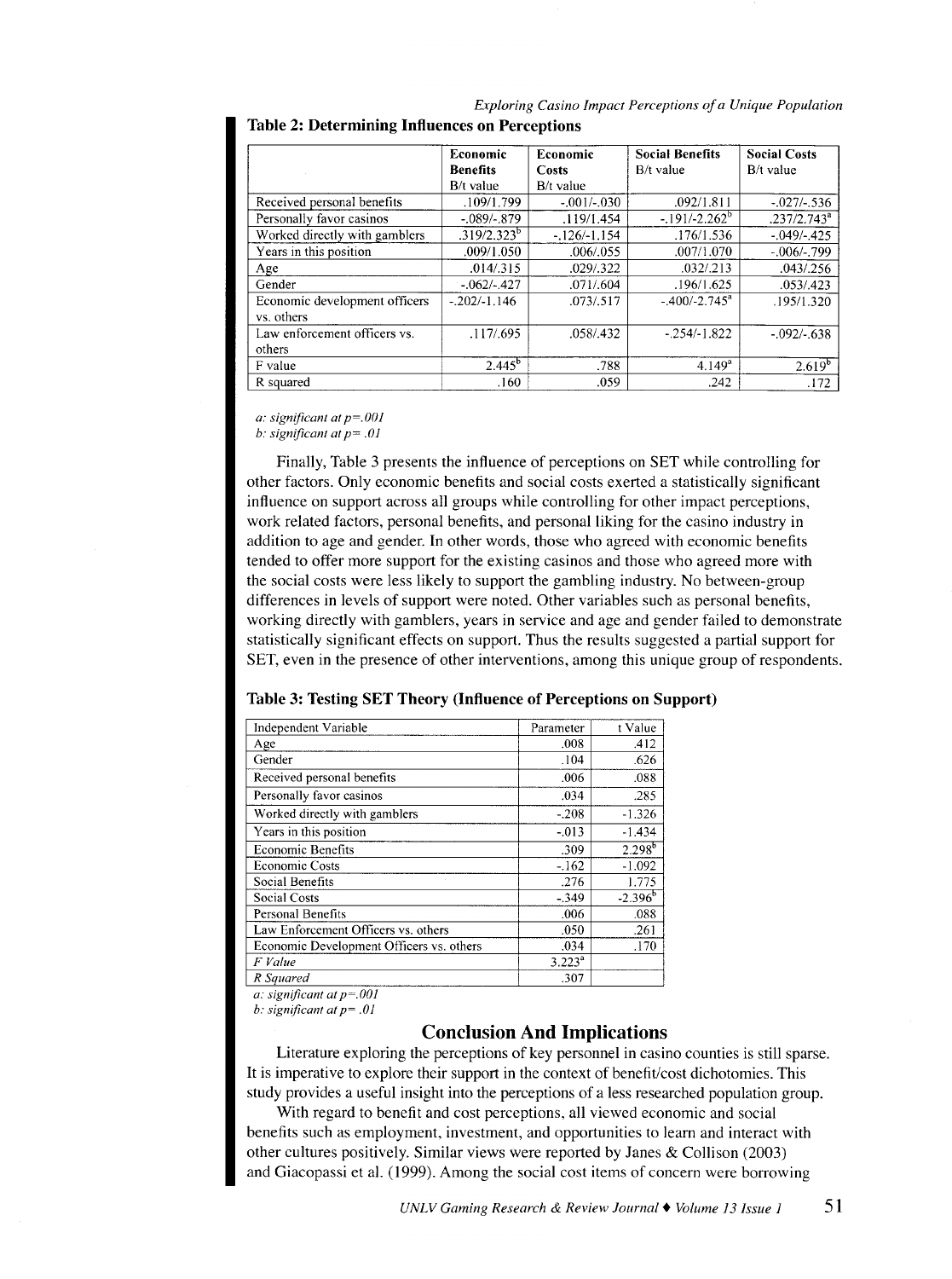habits of people and bankruptcies. Giacopassi et al. (1999) also reported concerns over problem gambling. A frequency breakdown of these items also revealed that more than a third of total key personnel agreed that local residents borrowed money to gamble, and that bankruptcies had resulted (34.2% ). The bulk of key personnel, on the other hand, disagreed that local residents had lost interest in their work, engaged in illegal activities, and that attendance had decreased at other entertainment centers such as museums and

the cinema. With Giacopassi et al. (1999) the majority of the respondents were swayed by the tangible benefits of casino operations. It was also interesting to note that approximately 33% of the interviewees had received personal economic benefits from gambling at some point in their lives.

With regard to the predictors of perception domains, surprisingly, those officers who have worked with gamblers were the ones who agreed more with the economic benefits. It appears their exposure to the externalities of gambling has not tainted their overall perspective. This also confirms Chhabra's

(2008) argument that casino gambling is an alternative form of business that, like any other business, generates both positive and negative impacts. This can also be attributed to the fact that casino gambling is often considered a part of the overall tourism equation and has ancillary effects. This view finds support with previous studies which contend that economic benefits of casino operations are substantial (both in terms of direct and spillover effects for complementary businesses such as retail stores, gasoline stations, and restaurants) for communities which are specifically rural in nature (Perdue eta!., 1999; Pizam & Pokela, 1985). Most of the casinos in Iowa are located in rural counties. Furthermore, those who were in personal favor of the casinos were more likely to disagree with the social benefits. This can be attributed partly to those who gamble for purposes other than socialization. Alternatively, it can reflect the feedback respondents obtain from problem gamblers. Another reason could be lack of effect on perceived quality of life in terms of feelings of pride (a social benefit factor) associated with having a casino in the jurisdiction. Differences on social benefits between key personal groups were also noted. It is likely that the nature of profession affects observation of social benefits. Social Service Providers and Economic Development Officers are less likely to be convinced of the much touted social benefits of gambling. On the other hand, they also might not be as exposed to favorable views as the Law Enforcement Officers because the latter's job depends on their mobility and ability to observe surroundings. It was also interesting to note that despite personal preference for the casino industry, all officers confirmed that casino gambling produces social costs.

Additionally, the study results suggested a partial support for SET. It appears that key personnel perspectives are mixed and more rational than the local residents. For instance, despite dealing with negative consequences of casino gambling, in the form of problem or pathological gamblers, Social Service Providers take a somewhat balanced perspective. Also, all three provide a similar level of support in the presence of other factors, but appear to be driven by economic benefits and social costs.

Like all studies, the results of this study are also subject to several caveats. While the study provides important information on perceptions, the causal effects could not be explored fully. Due to time and budget constraints, it was not possible to collect data on other socio-demographic characteristics such as annual household income, family size, marital status and education. This study formed one section of a bigger study sponsored by the Iowa Legislative Council that focused on local resident perceptions. Hence budget had to be split based on each research section.

Moreover, the sample size was small although it was drawn from all the casino counties. Caution should be exercised while generalizing these results within the context of other regions in the United States because the study population was focused on only one state: Iowa. Moreover, not all community leaders per casino county could be

*With regard to benefit and cost perceptions, all viewed economic and social benefits such as employment, investment, and opportunities to learn and interact with other cultures positively.*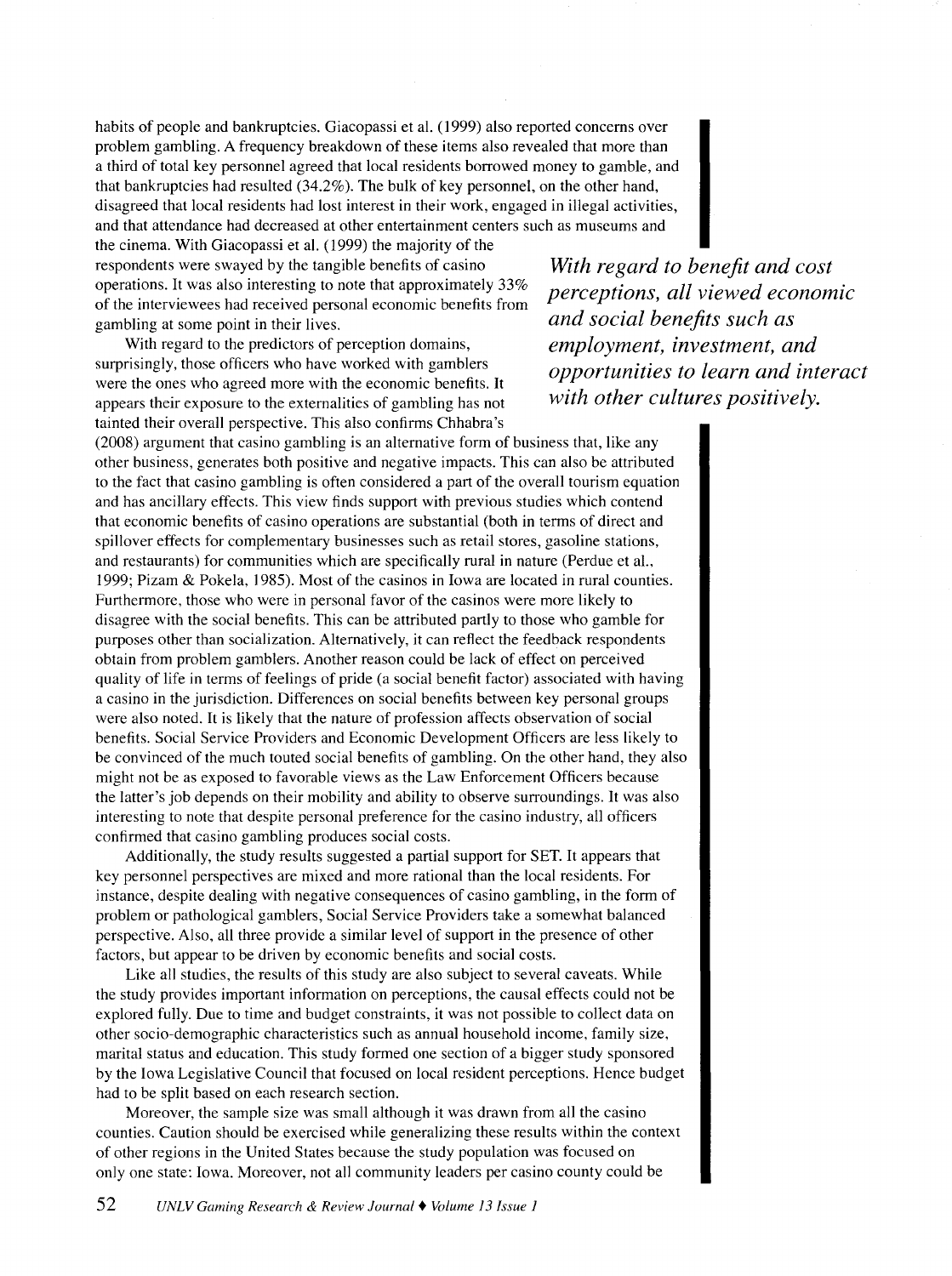## *Exploring Casino Impact Perceptions of a Unique Population*

interviewed and it was difficult to obtain a pure random sample within each study area. Similar limitations were observed by Giacopassi et al. (1999). Despite this, these surveys can be considered a large scale statewide effort to gather views of key people.

Finally, a broader spectrum of key personnel such as those working in medical services is recommended to diversify the key personnel population. Moreover, although the open ended questions suggested additional items of concern and benefit, it was not possible to include them in the scale for quantitative analyses. This can be considered a limitation.

That said, the findings have important implications for the casino operators, casino opponents, and the policy makers. Perceptions and voices of behind-the-scenes observers are unveiled in this study. Most of the impact studies have centered round the local residents, but this research focused on a unique population that directly deals with casino gambling impacts through the jobs they hold. As gaming operations expand in Iowa, as is seen from the lifting of the moratorium and granting of four additional licenses to the state in 2005, gaming problems will become more prevalent. The results can be used by both opponents and proponents to devise sustainable gambling strategies. For instance, casino operations can work with the key personnel such as those working for the gambling treatment agencies or those dealing with problem gamblers (who commit crime, larceny, etc.) to identify people who are victims of social and economic costs. Consequently, assistance can help treat and minimize negative effects. Likewise, the gaming opponents can work with the key personnel to voice their concern. Moreover, key personnel employed in different professions can form a bipartisan group to advise lawmakers on regulations associated with casino operations. On a positive note, information on casino benefits can gamer more support from those who are not knowledgeable about them. Although this study did not measure perceived impacts with actual changes, similar concerns and benefits across the state reported by those working closely in casino-related environments (Hsu, 1998) validate issues and benefits that need to be taken into serious consideration. For a complete picture, however, it is recommended that future studies document actual economic and social impacts.

#### **References**

- Back, K., & Lee, C. (2005). Residents' perceptions of casino development in Korea: The Kangwon Land. *UNLV Gaming* & *Research Journal,* 9(2), 45-54.
- Beisle, F., & Hoy, D. (1980). The perceived impact of tourism by residents: A case study in Santa Maria, Columbia. *Annals of Tourism Research,* 19, 665-690.
- Caneday, L., & Zeiger, J. (1991). The social, economic, and environmental costs of tourism to a gambling community as perceived by its residents. *Journal of Travel Research,* 30(2), 45-49.
- Chhabra, D. (2007). Gendered social exchange theory variations across the life span in casino settings. *Anatolia, International Journal of Hospitality and Tourism Research,*  18(1), 145-153.
- Chhabra, D., & Gursoy, D. (2007). Perceived impacts of gambling: Integration of two theories. *UNLV Gaming Research* & *Review Journal,* 1(1), 27-40.
- Diamanche, F., & Speyrer, J. (1996). Report on a comprehensive five-year gambling impact research plan in New Orleans. *Journal of Travel Research,* 34 (3), 97-100.
- Fristsch, E., Caeti, T., & Taylor, R. (1999). Gang suppression through saturation patrol, aggressive curfew, and truancy enforcement: A quasi-experimental test of the Dallas Anti-gang Initiative. *Crime* & *Delinquency,* 45(1 ), 122-129.
- Giacopassi, D., Nichols, M., & Stitt, G. (1999). Attitudes of community leaders in new casino jurisdictions regarding casino gambling's effects in crime and quality of life. *Journal of Gambling Studies,* 15(2), 123-147.
- Giacopassi, D., & Stitt, B. (1993). Assessing the impact of casino gambling on crime in Mississippi. *American Journal of Criminal Statistics,* 18, 117-131.
- Hakim, S., & Buck, A. (1987). Do casinos enhance crime? *Journal of Criminal Justice,*  17 (5), 409-416.